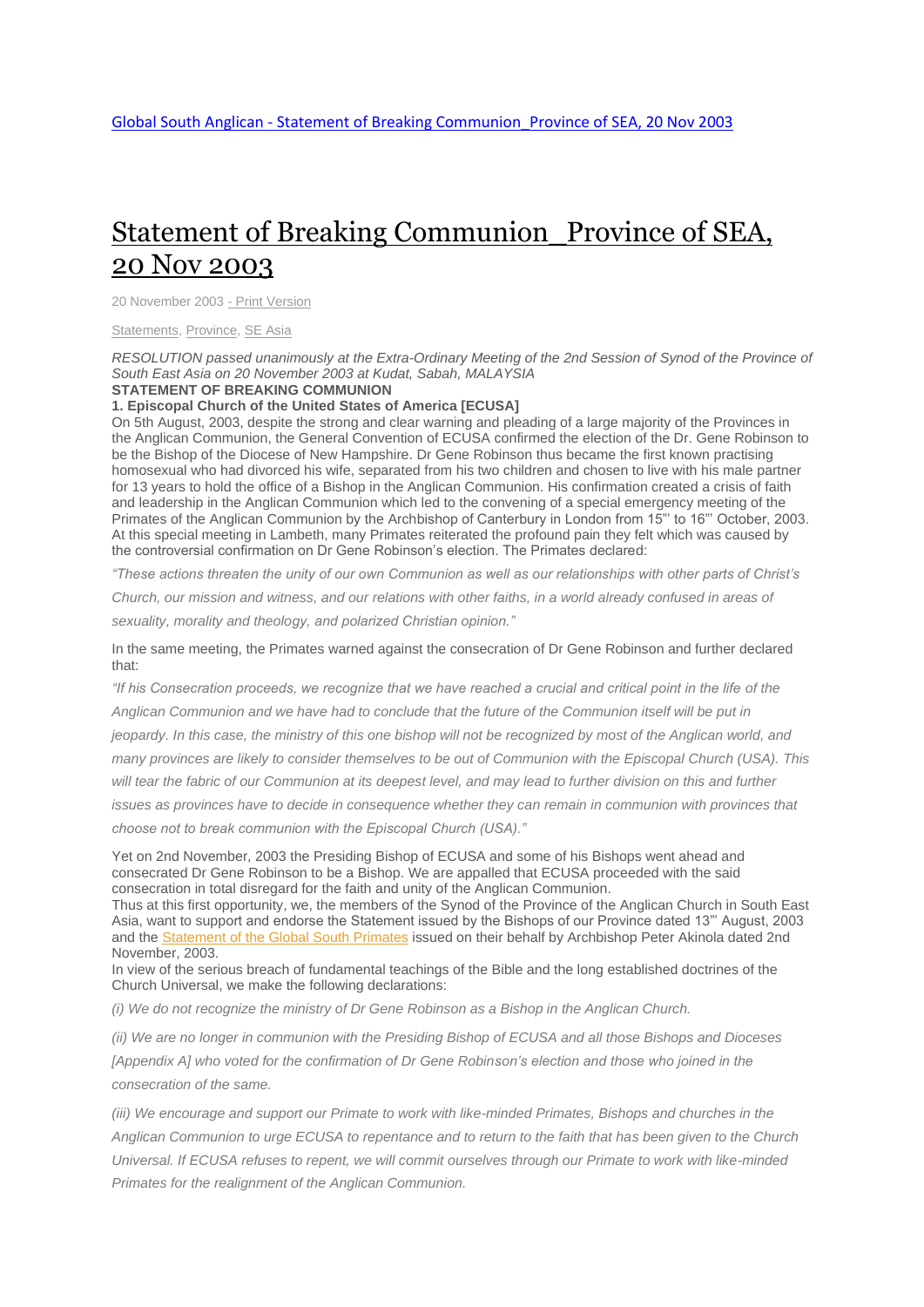*(iv) We support the call of the Primates of the Provinces concerned "to make adequate provision for Episcopal oversight of dissenting minorities within their own area of pastoral care in consultation with the Archbishop of Canterbury on behalf of the Primates." We request our Primate to take an active part whenever required in this matter.*

*(v) We support and reaffirm ourselves to be in communion with that part of the Anglican Communion including those faithfuls in ECUSA who accept and endorse the principles as clearly defined by Resolution 1.10 [Appendix B] of the Lambeth Conference 1998 and the various Primates' Meetings since 1998.*

## **2. Diocese of New Westminster, British Columbia, Canada**

We affirm and endorse the Statement of Breaking Communion issued by the House of Bishops of this Province, to the Diocese of New Westminster, Canada, dated 6"' June, 2003 in consequence of its authorization of public rites for the blessing of same sex unions and the implementation of the same, effective 28"' May, 2003. We further support our Primate's involvement in giving appropriate help and support to those orthodox parishes under persecution, in consultation with the Archbishop of Canterbury. **Concluding Remarks** The act of breaking communion is carried out with the greatest reluctance and pain. It is a response of last resort as the actions of ECUSA and the Diocese of New Westminster have gone blatantly contrary to the teachings in the Holy Bible. These actions have not only undermined and damaged the witness, mission and ministry of the Anglican Church in our multi religious context, but also weakened our credibility in our relationships with other ecumenical bodies. **Appendix A New Hampshire Consecration I] List of Bishops who voted for the Confirmation of Dr Gene Robinson** 1. Bishop of Alaska 2. Bishop of Arizona 3. Bishop of Arkansas 4 Bishop of Atlanta 5. Bishop of Bethlehem 6. Bishop of California 7. Bishop of Central New York 8. Bishop of Central Pennsylvania 9. Bishop of Chicago 10. Bishop of Churches in Europe 11. Bishop of Colorado 12. Bishop of Connecticut 13. Bishop of Delaware 14. Bishop of East Carolina 15. Bishop of Eastern Michigan 16. Bishop of Eastern Oregon 17. Bishop of Easton 18. Bishop of El Camino 19. Bishop of Hawaii 20. Bishop of Idaho 21. Bishop of Indianapolis 22. Bishop of Iowa 23. Bishop of Kansas 24. Bishop of Kentucky 25. Bishop of Lexington 26. Bishop of Long Island 27. Bishop of Los Angeles 28. Bishop of Maine 29. Bishop of Maryland 30. Bishop of Massachusetts 31. Bishop of Michigan 32. Bishop of Minnesota 33. Bishop of Missouri 34. Bishop of Navajoland 35. Bishop of Nevada 36. Bishop of New Hampshire 37. Bishop of New Jersey 38. Bishop of New York 39. Bishop of Newark 40. Bishop of North Carolina 41. Bishop of Northern California 42. Bishop of Northern Michigan 43. Bishop of Ohio 44. Bishop of Oklahoma 45. Bishop of Olympia 46. Bishop of Oregon 47. Bishop of Pennsylvania 48. Bishop of Puerto Rico 49. Bishop of Rhode Island 50. Bishop of Rochester 51. Bishop of South Dakota 52. Bishop of Southeast Florida 53. Bishop of Southwestern Virginia 54. Bishop of Spokane 55. Bishop of Utah 56. Bishop of Vermont 57. Bishop of Virginia 58. Bishop of Washington 59. Bishop of West Missouri 60. Bishop of Western Michigan 61. Bishop of Western New York 62. Bishop of Western North Carolina 63. Bishop Wyoming **Participating Bishops at the Consecration of Dr Gene Robinson Primates** The Most Rev. Frank T Griswold Presiding Bishop of the Episcopal Church and Chief Consecrator The Most Rev. Martin De Jesus Barahona Primate of the Province of Central America and Bishop of El Salvador **International** Bishop Krister Stendahl, Lutheran Church of Sweden Bishop Emeritus of Stockholm and Co-consecrator The Rt. Rev. Bruce Stavert, Bishop of Quebec (Canada) The Rt. Rev. Michael Ingham, Bishop of New Westminster (Canada) **Episcopal Diocesan Bishops** The Rt. Rev. Joe Burnett, Bishop of Nebraska The Rt. Rev. John B. Chane, Bishop of Washington The Rt. Rev. George Councell, Bishop of New Jersey The Rt., Rev. Thomas Ely, Bishop of Vermont The Rt. Rev. James J. Jelinek, Bishop of Minnesota The Rt. Rev. Chilton Knudsen, Bishop of Maine and co-consecrator The Rt. Rev. James A. Kelsey, Bishop of Northern Michigan The Rt. Rev. Jack M. McKelvey, Bishop of Rochester The Rt. Rev. M. Thomas Shaw, SSJE, Bishop of Massachusetts The Rt. Rev. Andrew Smith, Bishop of Connecticut The Rt. Rev. Douglas Theuner, Bishop of New Hampshire The Rt. Rev. Orris G. Walker, Jr., Bishop of Long Island **Suffragan, assisting and retired Episcopal Bishops** The Rt. Rev. Craig Anderson, Bishop of South Dakota (retired) The Rt. Rev. G. P. Mellick Belshaw, Bishop of New Jersey (retired) The Most Rev. Edmund L. Browning, retired Presiding Bishop and co-consecrator The Rt. Rev. William G. Burrill, Bishop of Rochester (retired) The Rt. Rev. Roy F. Cedarholm, Bishop Suffragan of Massachusetts The Rt. Rev. Otis Charles, Bishop of Utah (retired) The Rt. Rev. Steven Charleston, Bishop of Alaska (resigned) The Rt. Rev. James E. Curry, Bishop Suffragan of Connecticut The Rt. Rev. Jane H. Dixon, Bishop Suffragan of Washington (retired) The Rt. Rev. Herbert a. Donovan, Jr., Bishop of Arkansas (retired) and co-consecrator The Rt. Rev. A. Theodore Eastman, Bishop of Maryland (retired) and co-consecrator The Rt. Rev. C. Christopher Epting, Bishop of lowa (retired) The Rt. Rev. Richard F. Grein, Bishop of New York (retired) The Rt. Rev. Gayle E. Harris, Bishop Suffragan of Massachusetts The Rt. Rev. Barhara C. Harris, Bishop Suffragan of Massachusetts (retired) and co-consecrator The Rt. Rev. Donald P. Hart, Assistant Bishop of Southern Virginia The Rt. Rev. Clarence Hobgood, Bishop Suffragan of the Armed Forces (retired) The Rt. Rev. Harold A. Hopkins, Bishop of North Dakota (retired) The Rt. Rev. George N. Hunt Ill, Bishop of Rhode Island (retired) The Rt. Rev. Edward W. Jones, Bishop of Indianapolis (retired) The Rt. Rev. David B Joslin, Bishop of Central New York (retired) The Rt. Rev. H. Coleman McGehee, Jr., Bishop of Michigan (retired) The Rt. Rev. Vincent K. Petit, Bishop Suffragan of New Jersey (retired) The Rt. Rev. Wilfrido Ramos-Orench, Bishop Suffragaon of Connecticut The Rt. Rev. Walter C. Righter, Bishop of lowa (retired) The Rt. Rev. Hays H. Rockwell, Bishop of Missouri (retired) The Rt. Rev. Cathy Roskam, Bishop Suffragan of New York The Rt. Rev. Bennett J. Sims, Bishop of Atlanta (retired) The Rt. Rev. Philip. Smith, Bishop of New Hampshire (retired) The Rt. Rev. Daniel L. Swenson,